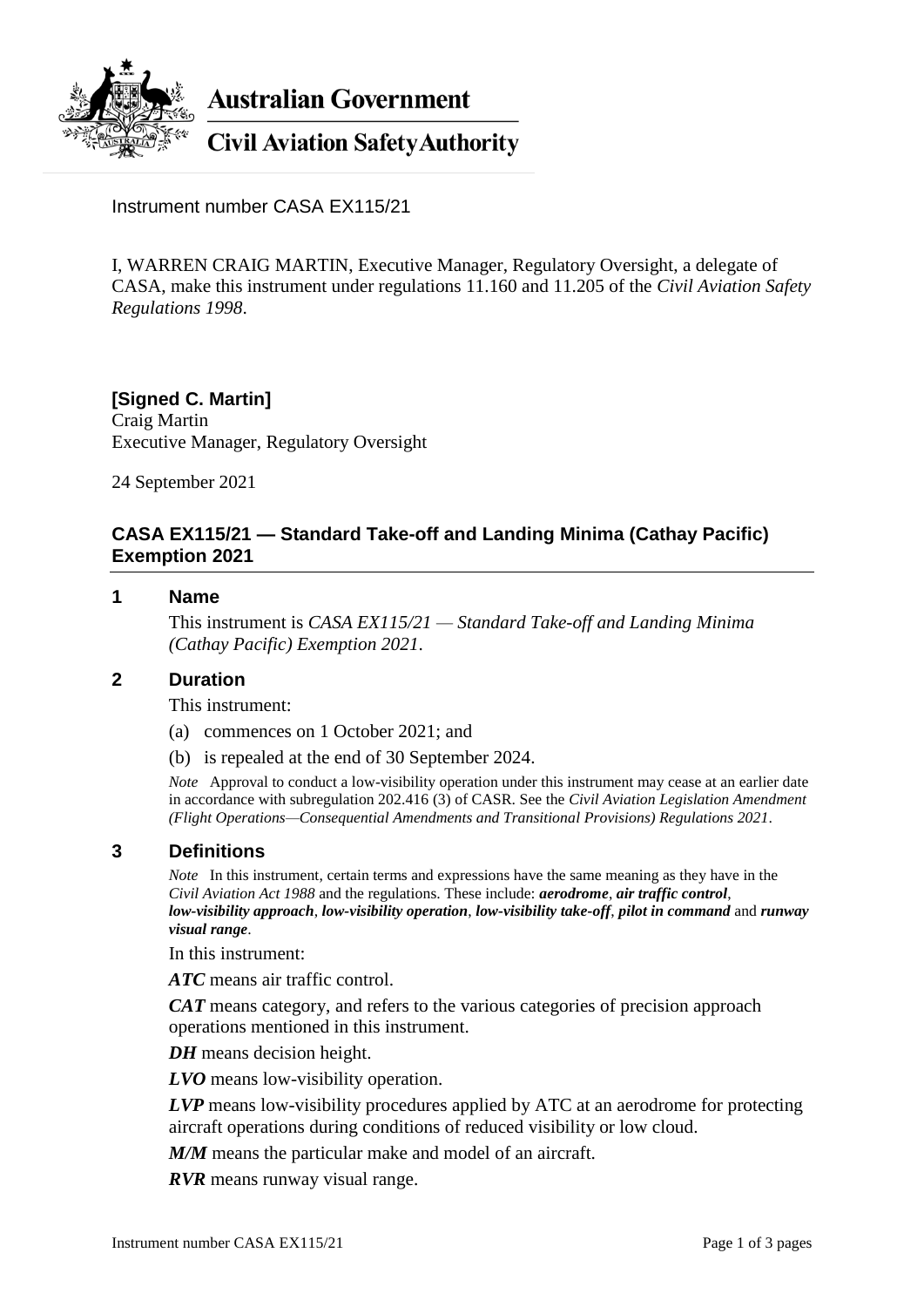# **4 Application**

This instrument applies in relation to Cathay Pacific Airways Limited of the Hong Kong Special Administrative Region of the People's Republic of China, ARN 503091 (the *exempted operator*), if:

- (a) the exempted operator conducts a flight to or from an aerodrome in any of the following kinds of aircraft (the *aircraft*): A330 series, A350 series, B747-400, B747-400F, B747-8F, B777-200/300, B777-300ER; and
- (b) ATC at the aerodrome has informed the pilot in command of the aircraft that LVP are in force.

## **5 Exemptions**

- (1) The exempted operator is exempt from compliance with subregulations 257 (3) and (4) of CAR in relation to the flight.
- (2) The pilot in command of the aircraft is exempt from compliance with subregulations 257 (3) and (4) of CAR in relation to the flight.

## **6 Conditions**

- (1) It is a condition of the exemption in subsection 5 (1) that the exempted operator ensures compliance with the requirements mentioned in subsection (3).
- (2) It is a condition of the exemption in subsection 5 (2) that the pilot in command of the aircraft ensures compliance with the requirements mentioned in subsection (3).
- (3) The requirements are:
	- (a) the aircraft must comply with the meteorological minima for LVO and associated requirements set out in Schedule 1; and
	- (b) the requirements for LVO mentioned in Schedule 2.

## **Schedule 1 Operating minima for LVO**

### **Low-visibility take-off minimum**

1 An aircraft of a kind mentioned in column 1 of Table 1 must not conduct a low-visibility take-off from the aerodrome if the reported RVR for the take-off is less than the meteorological minimum mentioned in column 2 of the Table.

#### **Table 1: Low-visibility take-off minimum**

| <b>Aircraft M/M</b>                                                                    | <b>Meteorological minimum</b> |
|----------------------------------------------------------------------------------------|-------------------------------|
| $\alpha$ (column 1)                                                                    | $\alpha$ (column 2)           |
| A330 series, A350 series, B747-400,<br>B747-400F, B747-8F, B777-200/300,<br>B777-300ER | $150 \text{ m}$               |

### **Low-visibility approach minima**

- 2 An aircraft of a kind mentioned in column 1 of Table 2, when conducting a low-visibility approach operation mentioned in column 2 of the Table for the purpose of landing the aircraft:
	- (a) has the RVR meteorological minimum mentioned in column 3 of the Table for the low-visibility approach operation; and